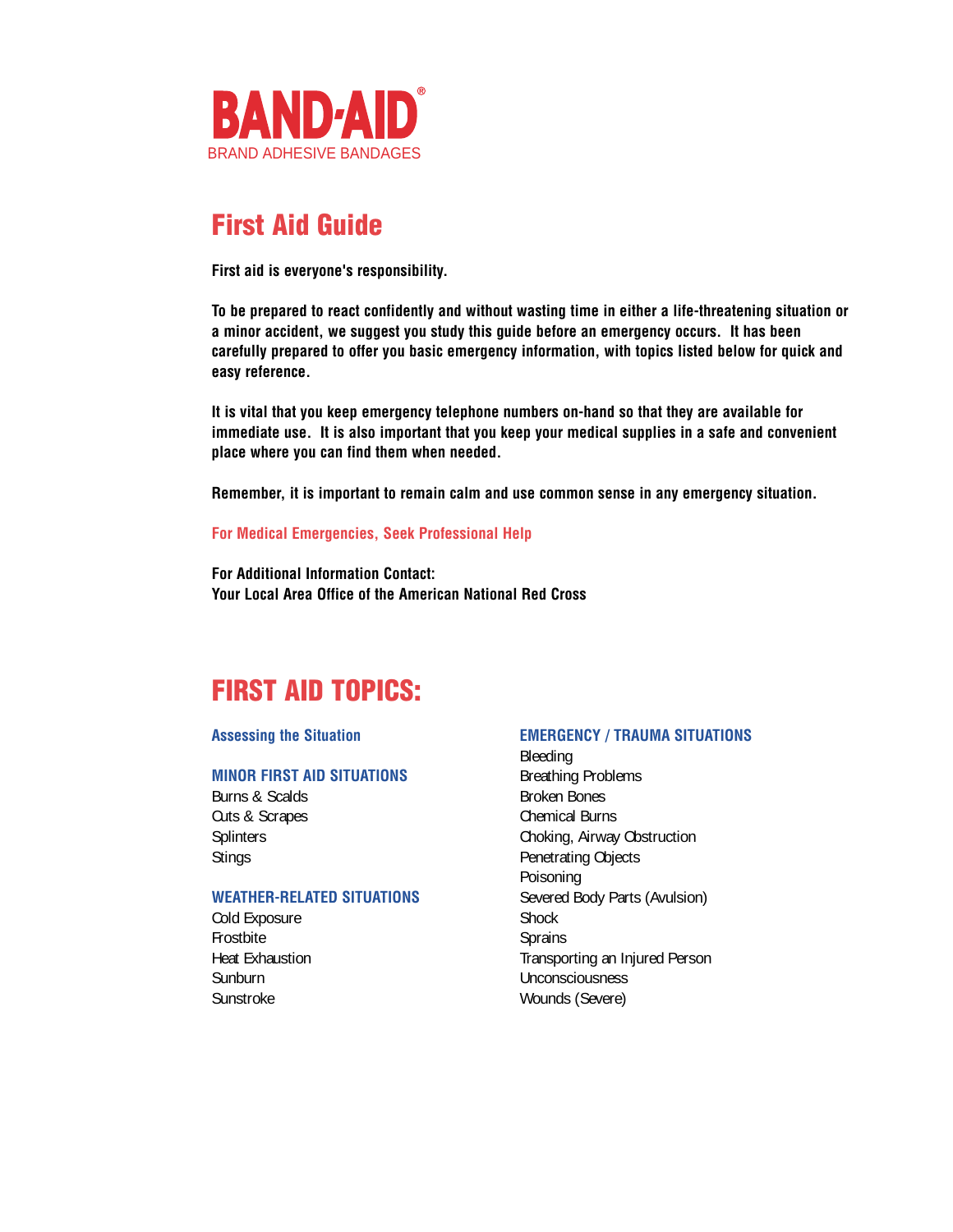

### **ASSESSING THE SITUATION** *What to Treat First*

- 1. **Don't panic**. You will be able to assess the situation more effectively. Remember, psychological support is also important.
- 2. **Remember the ABCs of Life Suppor**t:

**A**irways open – Open and maintain victim's airway.

**B**reathing restored – If victim is not breathing, begin rescue breathing techniques immediately. **C**irculation maintained – If no pulse is present, get assistance from a person certified in cardiopulmonary resuscitation (CPR) techniques.

- REMEMBER, to be able to perform CPR effectively, it is essential to be properly trained.
- 3. **Check for bleeding**. Apply direct pressure and elevate injured limb.
- 4. **Look for signs of shock and broken bones (fractures)**.
- 5. **Check for emergency medical identification on the victim**.
- 6. **Get professional medical help quickly**. Know emergency numbers, such as 0 or 911. Telephone appropriate authorities (rescue squad, ambulance, police, poison control center or fire department) and describe the problem. Be sure to give your name, location and the number of persons involved.
- 7. **Loosen any clothing** that may restrict victim's breathing or interfere with circulation.
- 8. Never give an unconscious person anything by mouth.
- 9. **DO NOT move injured persons** unless situation is life-threatening. Keep victim still, quiet and warm (except heat exhaustion and sunstroke). Victims with broken bones (fractures) should not be moved until a splint has been properly applied.

# **MINOR FIRST AID SITUATIONS**



### **BURNS & SCALDS**

#### **CAUTION**

DO NOT clean burns or break blisters. DO NOT remove any clothing that sticks to burn. DO NOT apply grease, ointment or medication to a severe burn. DO NOT use cotton or material with loose fibers to cover burns.

#### **TREATMENT**

**First degree burns** – redness or discoloration of skin surface; mild swelling and pain.

- 1. Apply cool, wet cloths or immerse in water. DO NOT use ice.
- 2. Blot gently; apply a dry, sterile pad if necessary.
- 3. Usually medical treatment is not necessary; however, if severe exist, call for professional medical help. Be alert for signs of shock.

**Second degree burns** – deep burn with red or mottled appearance; blisters; considerable pain and swelling; skin surface appears wet. See treatment for first degree burns. If arms and legs are affected, elevate above heart level. Burns may be deep and potentially serious, requiring medical treatment depending on extent and location. Be alert for signs of shock and infection.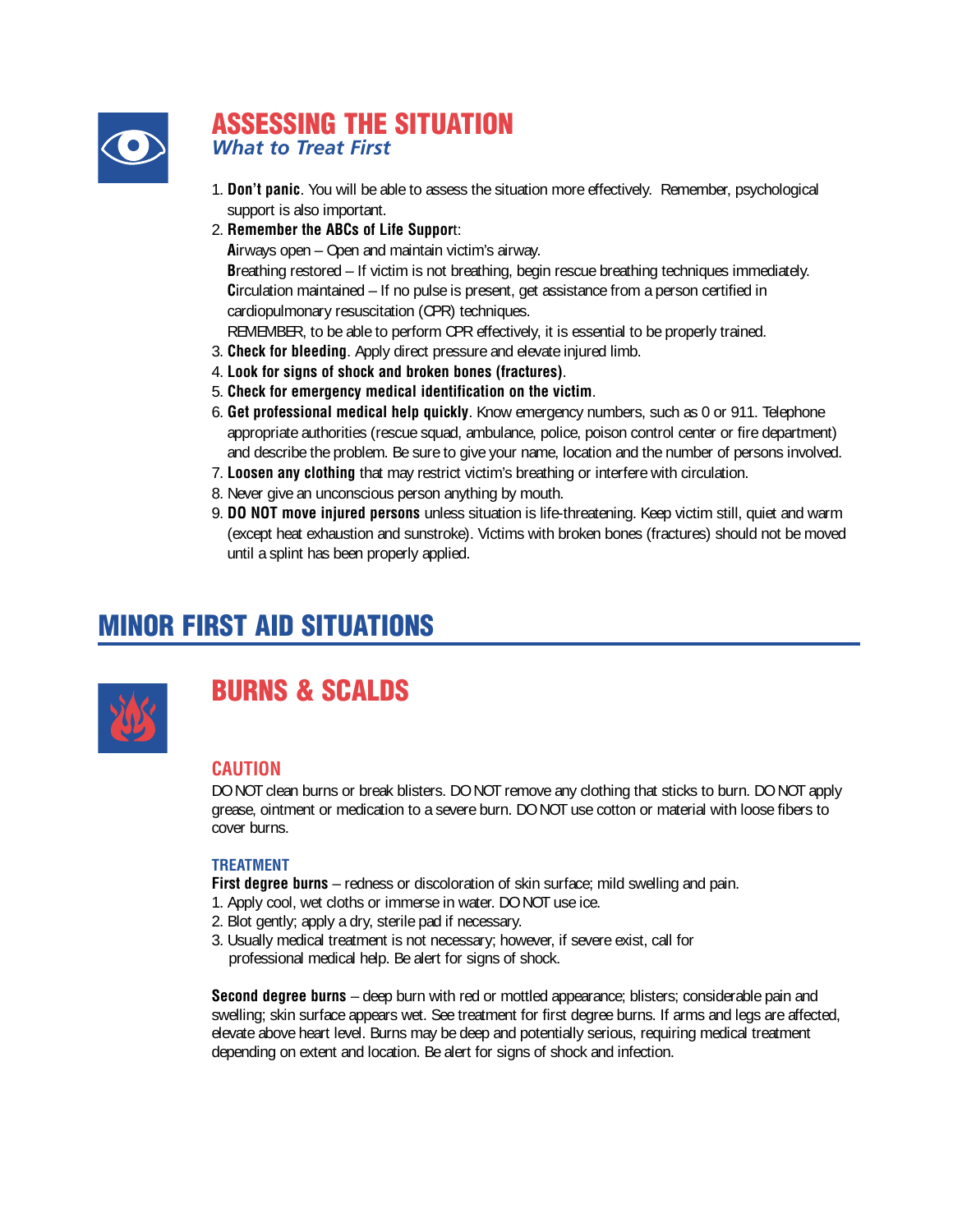**Third degree burns** – deep tissue destruction with a white or charred appearance; no pain. Call for professional medical help immediately. Be alert for signs of shock.



# **CUTS & SCRAPES**

#### **BEFORE INITIATING ANY FIRST AID TO CONTROL BLEEDING, BE SURE TO WEAR HEALTH CARE GLOVES TO AVOID CONTACT OF THE VICTIM'S BLOOD WITH YOUR SKIN.**

- 1. **CLEAN...** wound and surrounding area gently with mild soap and rinse. Blot dry with sterile pad or clean dressing.
- 2. **TREAT...** to protect against contamination.
- 3. **PROTECT...** and cover to absorb fluids and prevent further contamination. (Handle only the edges of sterile pads or dressings.) Secure with first aid tape to help keep out dirt and germs.



### **SPLINTERS**

*Slender Pieces of Wood, Bone, Glass or Metal Objects that Lodge In or Under Skin*

#### **SYMPTOMS**

**May Include**: Pain, redness, swelling

#### **TREATMENT**

- 1. First wash your hands thoroughly, then gently wash affected area with mild soap and water.
- 2. Sterilize needle or tweezers by boiling for 10 minutes; wipe with a sterile pad before use.
- 3. Loosen skin around splinter with needle; use tweezers to remove splinter. If splinter breaks or is deeply lodged, consult professional medical help.
- 4. Cover with adhesive bandage or sterile pad, if necessary.

### **STINGS**

#### **CAUTION**

**In highly sensitive persons, do not wait for symptoms to appear. Get professional medical help immediately. If breathing difficulties occur, start rescue breathing techniques; if pulse is absent, begin CPR.**

#### **SIGNS**

**Signs of allergic reaction may include**: Nausea; severe swelling; breathing difficulties; bluish face, lips and fingernails; shock or unconsciousness.

- 1. For mild or moderate symptoms, wash with soap and cold water. Remove stinger or venom sac with tweezers or by gently scraping with fingernail (DO NOT squeeze).
- 2. For multiple stings, soak affected area in cool bath. Add one tablespoon of baking soda per quart of water.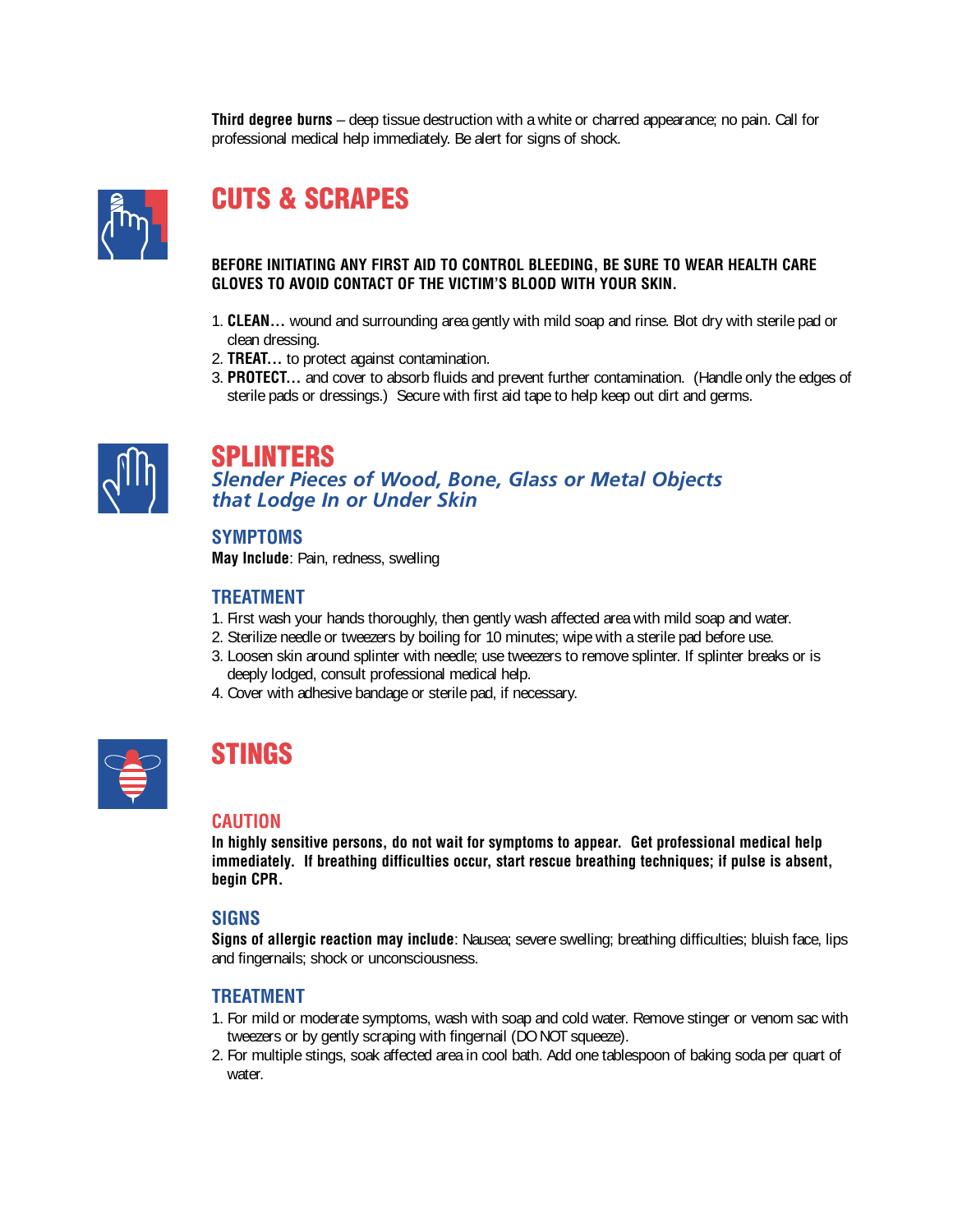# **EMERGENCY / TRAUMA SITUATIONS**



# **BLEEDING**

**BEFORE INITIATING ANY FIRST AID TO CONTROL BLEEDING, BE SURE TO WEAR HEALTH CARE GLOVES TO AVOID CONTACT OF THE VICTIM'S BLOOD WITH YOUR SKIN.**

#### **TREATMENT**

- 1. **Act quickly**. Have victim lie down. Elevate injured limb higher than heart unless you suspect a broken bone.
- 2. **Control bleeding by applying direct pressure on the wound** with a sterile pad or clean cloth.
- 3. **If bleeding is controlled by direct pressure**, bandage firmly to protect wound. Check pulse to be sure bandage is not too tight.
- 4. **If bleeding is not controlled by use of direct pressure**, apply a tourniquet only as a last resort.
- 5. Call for professional medical help immediately.
- 6. **If you are bleeding and have no one to help you**, call for professional medical help. Lie down, so your body weight applies pressure to the bleeding site.



### **BREATHING PROBLEMS**

**ESTABLISH NON-RESPONSIVENESS AND ACTIVATE EMERGENCY MEDICAL SERVICES (EMS) OR CALL FOR HELP.**

#### **SYMPTOMS**

**May include**: Shortness of breath, dizziness, chest pain, rapid pulse, bluish-purple skin color, dilated pupils, unconsciousness.

#### **TREATMENT**

#### **For victim who has stopped breathing**:

- 1. Lay victim flat on back. Tilt the head back with one hand to open airway, while placing two fingers of the other hand under the chin.
- 2. Clear airway, using your fingers in a hooked fashion to remove any solid or liquid obstructions.
- 3. Look, listen, and feel for respiratory movement for 5 seconds. If breathing is absent, pinch victim's nostrils closed, take a deep breath, completely cover victim's mouth, and give two slow, full breaths.
- 4. Check for carotid pulse in neck and for signs of breathing.
- 5. If pulse is present:

**For adults** – continue rescue breathing at a rate of one strong every five seconds. Re-check for pulse and breathing every twelve breaths.

**For infants and small children** – breathe shallow breaths at a rate of one every three seconds or 20 per minute.

6. If pulse is not present, begin Cardiopulmonary Resuscitation (CPR). For adults... Exert enough pressure to depress the breastplate 1 1/2 to 2 inches. Continue compressions at a rate of "one and two and..." Every fifteen compressions should be followed with a pause by two rescue breaths.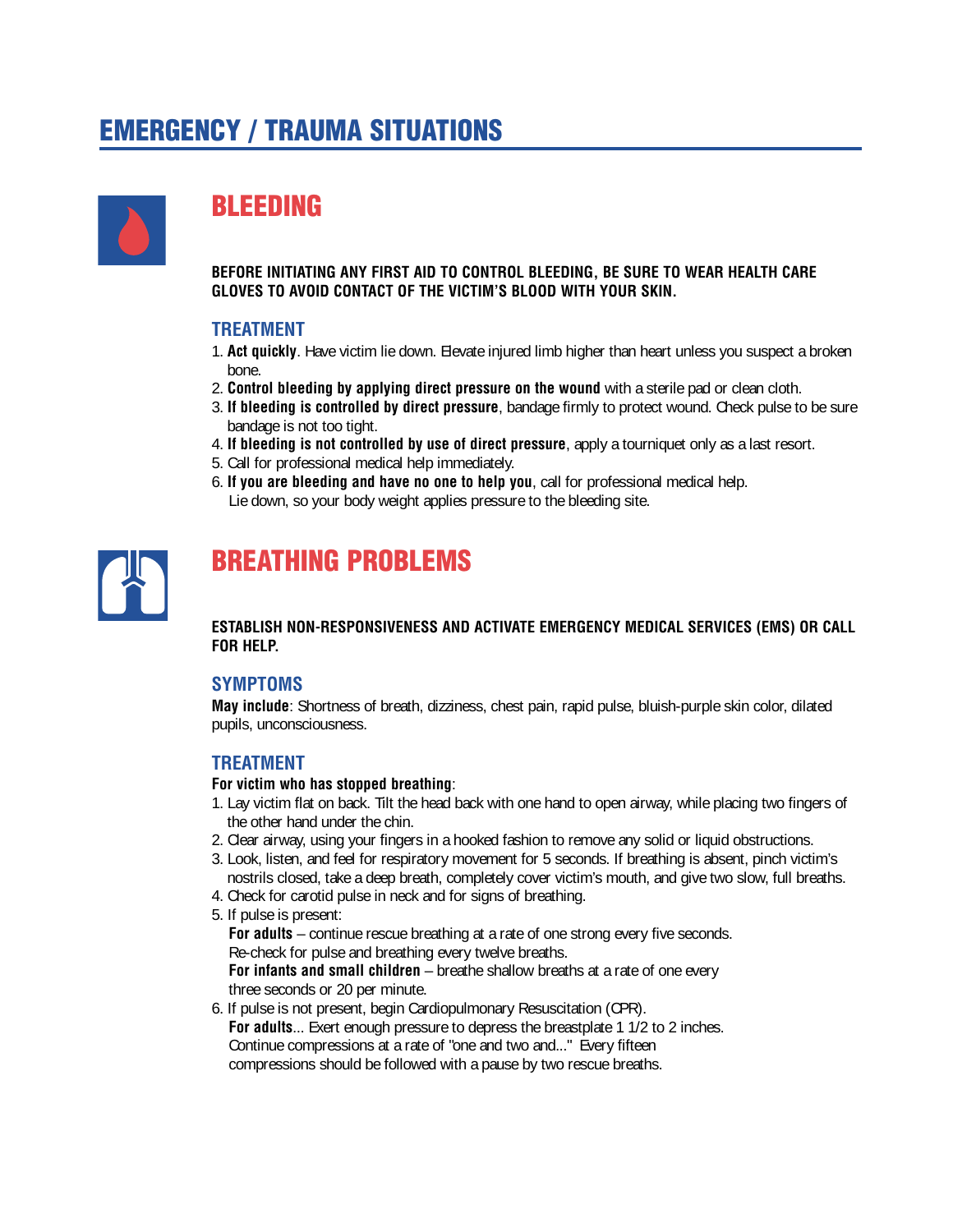**For children**... Use the heel of only one hand to depress the breastplate 1 to 1 1/2 inches. Continue compressions at a rate of 100 per minute "one, two, three..." Every five compressions should be followed without a pause by one rescue breath. **For infants**... Use only fingertips. Apply moderate pressure to depress breastplate 1/2 to 3/4 inches. Continue compressions at a rate of at least 100 per minute. Every five compressions (3 seconds) should be followed without a pause by one rescue breath.



### **BROKEN BONE (FRACTURE)**  *Break or Crack in a Bone*

### **SYMPTOMS**

**May include**: The victim hearing or feeling the bone break; area tender to touch with pain in one spot; swelling noted around suspected fracture; limb in an unnatural position; painful movement; abnormal motion; loss of function; grating sensation; discoloration of affected area.

### **TREATMENT**

- 1. Keep victim warm and still, treat for shock if necessary. **DO NOT move victim until a splint has been applied** unless there is danger of a life-threatening emergency.
- 2. **If bone is suspected to be broken but does not pierce the skin** (closed fracture), splint the limb before the victim is moved, immobilizing the joint above and below the suspected fracture site.
- 3. **If broken bone pierces the skin** (open or compound fracture), apply pressure to appropriate pressure point to control bleeding. DO NOT try to straighten limb, return it to a natural position, or replace bone fragments. DO NOT touch or clean the wound. Secure a sterile pad or clean cloth firmly in place over the wound and tie with strong bandages or cloth strips.
- 4. If victim **must** be moved, apply a splint to prevent further damage. Use anything that will keep the broken bones from moving, including broomsticks, boards or rolled magazines. Pad splints with cotton, clothes or clean cloths tied firmly (but not tightly) in place. If victim complains of numbness, loosen splint.
- 5. Get professional medical help immediately.



# **CHEMICAL BURNS**

- 1. Remove contaminated clothing.
- 2. Flush burned area with cool water for at least 5 minutes.
- 3. Treat as you would any major or minor burn.
- 4. If eye has been burned:
	- A. Immediately flood face, inside of eyelid and eye with cool running water for at least 15 minutes. Turn head so water does not drain into uninjured eye. Lift eyelid away from eye so the inside of lid can also be washed.
	- B. If eye has been burned by a dry chemical, lift any loose particles off the eye with the corner of a sterile pad or clean cloth.
	- C. Cover both eyes with dry sterile pads, clean cloths, or eye pads; bandage in place.
- 5. Consult professional medical help.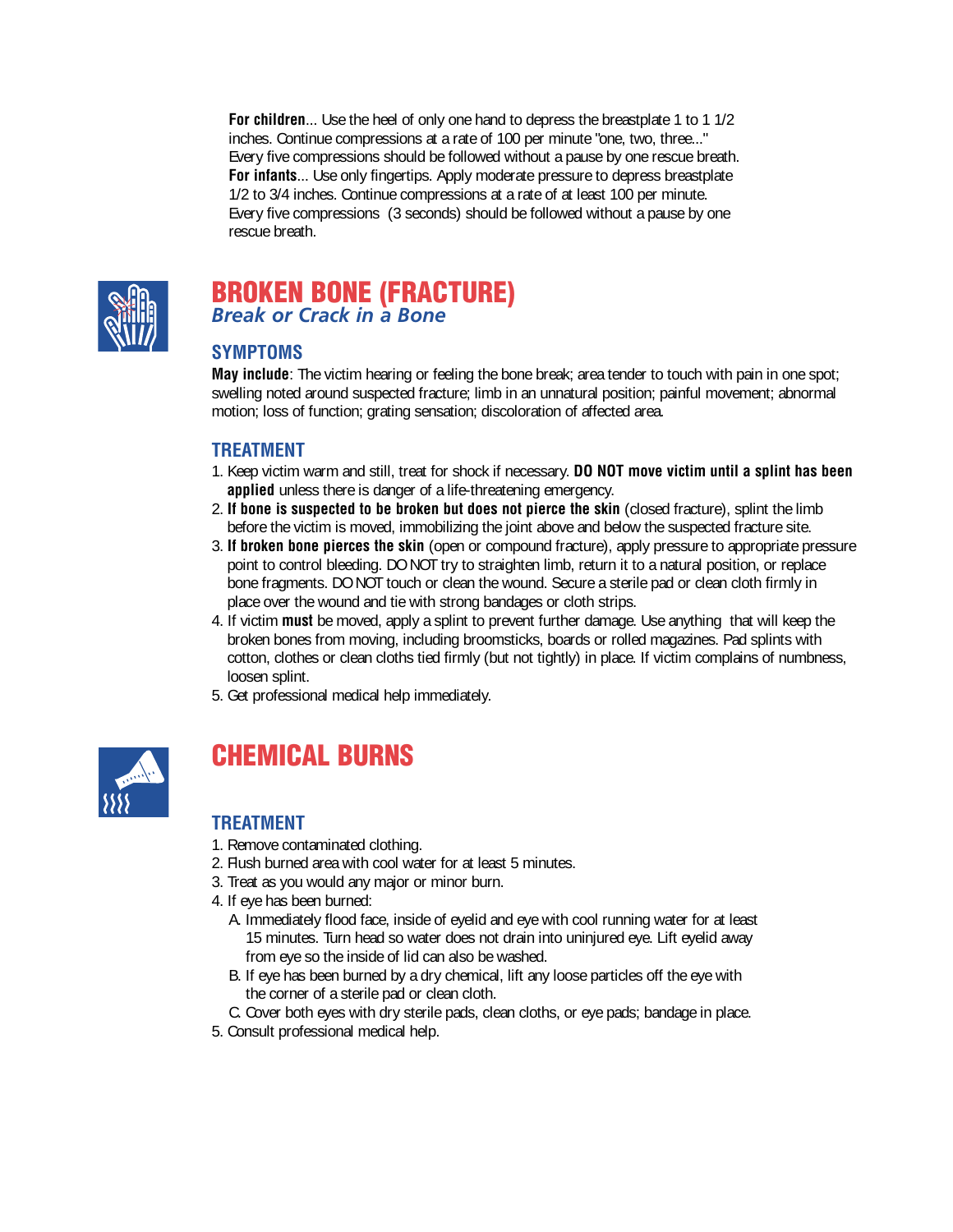

# **CHOKING, AIRWAY OBSTRUCTION**

### *Partial Obstruction with Good Air Exchange*

#### **SYMPTOMS**

**May include**: Forceful cough with wheezing sounds between coughs.

#### **TREATMENT**

Encourage victim to cough as long as good air exchange continues. DO NOT interfere with attempts to expel object.

#### *Partial or Complete Airway Obstruction in Conscious Victim with Poor Air Exchange*

#### **SYMPTOMS**

**May include**: Weak cough; high-pitched crowing noises during inhalation; inability to breathe, cough or speak; gesture of clutching neck between thumb and index finger; exaggerated breathing efforts; dusky or bluish skin color.

#### **TREATMENT**

#### **For Adult Victim**

#### **If victim is standing or sitting:**

- 1. Stand slightly behind victim.
- 2. Place your arms around victim's waist; place your fist, thumb side in, against victim's abdomen, slightly above the navel and below the rib margins.
- 3. Grasp fist with your other hand and exert a quick upward thrust. Repeat (five times in a rapid succession) if necessary (Heimlich Maneuver or manual thrust.)

### *Complete Airway Obstruction in Unconscious Victim*

1. Activate EMS system first. Follow breathing problems section



### **PENETRATING OBJECTS** *Such as Sticks or Pieces of Metal Protruding from Body*

#### **SYMPTOMS**

**May include**: Profuse bleeding; swelling and redness of injured tissue.

#### **CAUTION**

**DO NOT remove penetrating object.**

#### **TREATMENT**

1. Get professional medical help immediately.

2A. If victim is fixed to object (impaled), cut it off at a safe distance from skin. Immobilize object with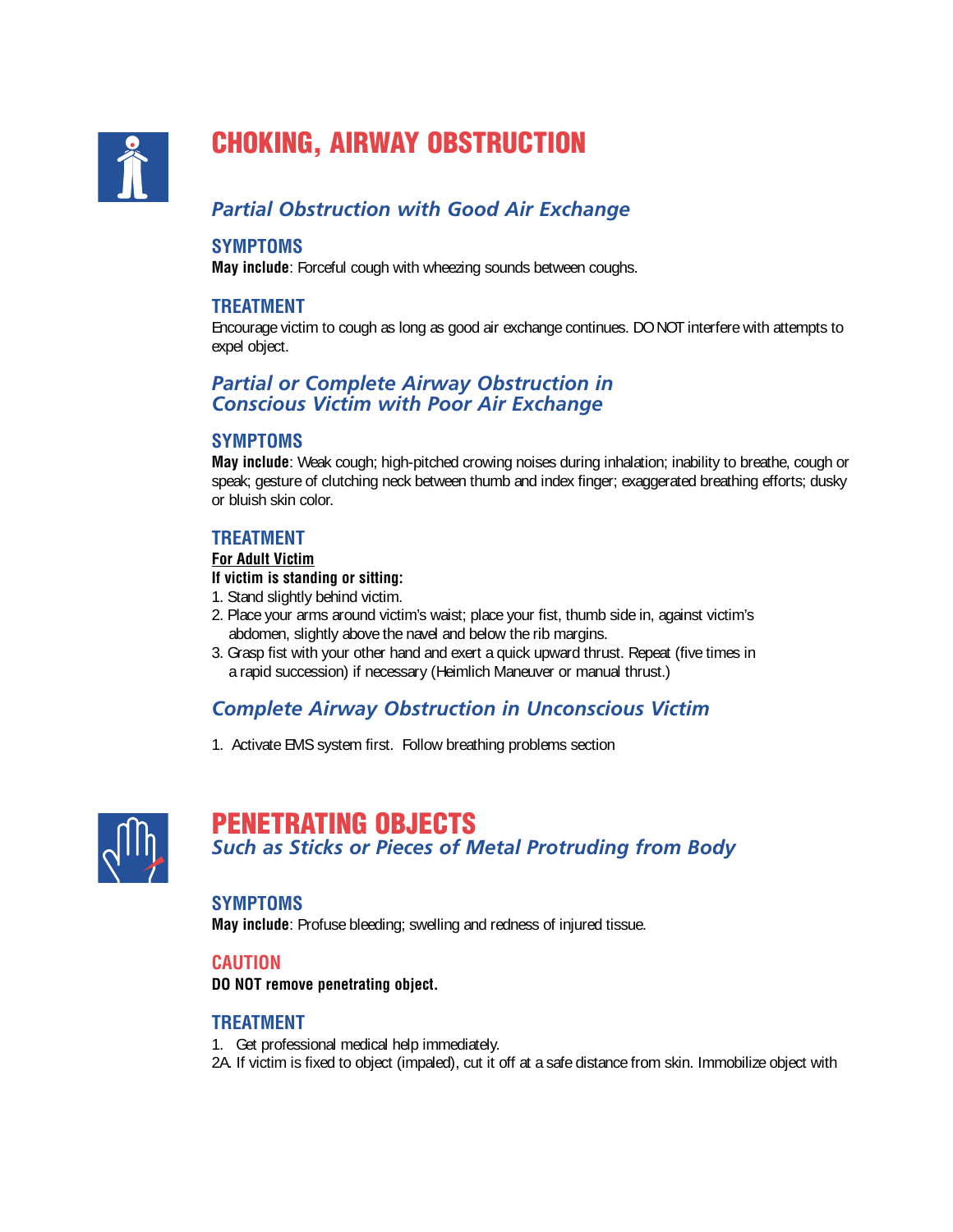thick dressings made from sterile pads or clean cloths secured in place with first aid tape, a belt or a bandage.

- B. If object is protruding from victim, DO NOT move it. Immobilize object with thick dressings made from sterile pads or clean cloths secured in place with first aid tape, a belt or a bandage. Do not apply bandage so tightly that breathing is restricted.
- 3. If object penetrates chest and victim complains of discomfort or pressure, quickly loosen bandage on one side and reseal. Watch carefully for recurrence. Repeat procedure if necessary.
- 4. If breathing problems develop, begin rescue breathing techniques immediately.
- 5. Treat for shock.



# **POISONING**

#### **CALL 911, YOUR LOCAL FIRST AID SQUAD, OR POISON CONTROL CENTER IMMEDIATELY, BEFORE ADMINISTERING FIRST AID.**

#### **TREATMENT**

- 1. DO NOT give any other first aid if victim is unconscious or is having convulsions. Begin rescue breathing techniques or CPR if necessary. If victim is convulsing, protect from further injury; loosen tight clothing if possible.
- 2. If professional medical help cannot be reached immediately:
	- A. DO NOT induce vomiting if poison is unknown, a corrosive substance (i.e., acid, cleaning fluid, lye, drain cleaner), or a petroleum product (i.e., gasoline, turpentine, paint thinner, lighter fluid). DO NOT use activated charcoal.
	- B. Induce vomiting if poison is known and is not a corrosive substance or petroleum product. To induce vomiting: Give adult one ounce of syrup of ipecac (1/2 ounce for child) followed by four or five glasses of water. If victim has vomited, follow with one ounce of powdered, activated charcoal in water, if available.
- 3. Take poison container (or vomitus if poison is unknown) with victim to the hospital.



# **SEVERED BODY PARTS (AVULSION)**

*Tissue is Partially or Completely Cut or Torn from Body*

#### **CAUTION**

**Wrap the detached part of the body in something clean, and send it to the hospital with the victim so that it may be reattached if possible. Ice may be used to keep the detached part cool; however, prevent it from direct contact with ice and/or from freezing.**

- 1. Stop the bleeding immediately.
- 2. Treat for shock if necessary. If breathing problems are present, begin rescue breathing techniques.
- 3. If wound is not deep or is not bleeding severely, gently cleanse with mild soap and warm water. Cover with a sterile dressing or clean cloth and bandage.
- 4. Get professional medical help immediately.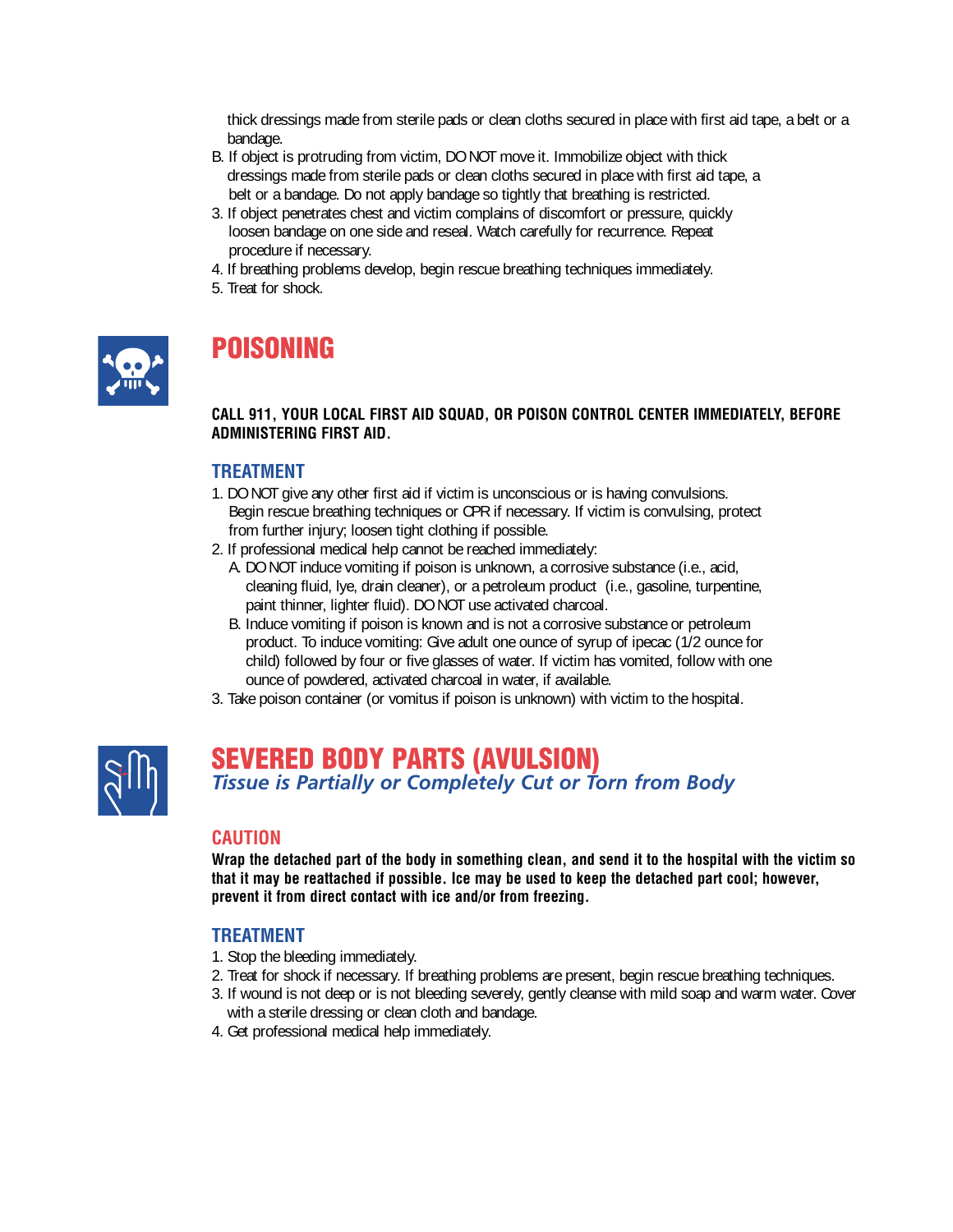

**SHOCK**

*Disturbance in the Circulation of the Blood That Can Upset All Body Functions*

#### **CAUTION**

**Shock is a dangerous condition and can be fatal. Expect some degree of shock in any emergency. DO NOT give anything by mouth.**

#### **SYMPTOMS**

**May include**: Unusual weakness or faintness; cold, pale, clammy skin; rapid, weak pulse; shallow, irregular breathing; chills; nausea; unconsciousness.

#### **TREATMENT**

- 1. Treat known cause of shock as quickly as possible (i.e., breathing difficulties, bleeding, severe pain).
- 2. Maintain an open airway. If victim vomits, gently turn head to side.
- 3. Keep victim warm and lying flat. (In cases of head or chest injuries, with no chance of broken neck or back, elevate head and shoulders 10 inches higher than feet if possible.)
- 4. Get professional medical help immediately.
- 5. DO NOT give anything by mouth.



### **SPRAINS**

#### *Injury to Soft Tissue Surrounding Joint Due to Wrenching or Laceration of Ligaments, Muscles, Tendons or Blood Vessels*

#### **SYMPTOMS**

**May include**: Painful movement, swelling, discoloration and tenderness around injured joint.

#### **CAUTION**

Victim may have a broken bone (fracture) and should be examined by a medical professional.

#### **TREATMENT**

- 1. If ankle or knee is affected, do not allow victim to walk. Loosen or remove shoe; elevate leg.
- 2. Protect skin with thin towel or cloth. Then apply cold, wet compresses or cold packs to affected area. Never pack joint in ice or immerse in icy water.
- 3. Consult professional medical assistance for further treatment if necessary.



# **TRANSPORTING AN INJURED PERSON**

**If injury involves neck or back**, DO NOT move victim unless absolutely necessary. Call for professional medical help.

**If victim must be pulled to safety**, move body lengthwise, not sideways. If possible, slide a coat or blanket under the victim:

A. Carefully turn victim toward you and slip a half-rolled blanket under back.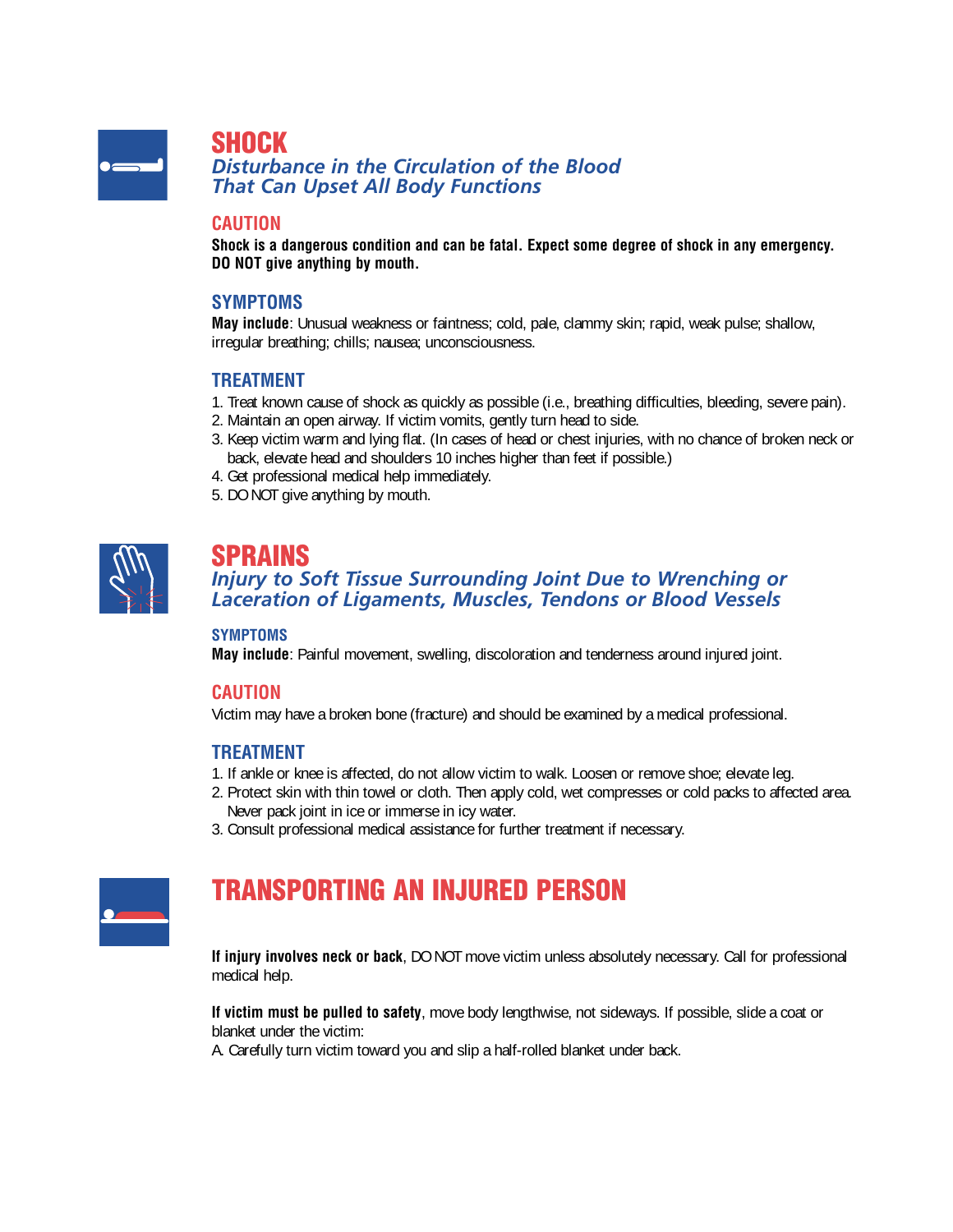- B. Turn victim on side over blanket, unroll, and return victim onto back.
- C. Drag victim head first, keeping back as straight as possible.

#### **If victim must be lifted**:

A. Support each part of the body. Position a person at victim's head to provide additional stability. Use a board, shutter, table top or other firm surface to keep body as level as possible.



### **UNCONSCIOUSNESS**

*Victim Is Not Mentally Aware; Does Not Respond to Sensory Stimuli, Such as Sound or Light*

#### **TREATMENT**

- 1. Call for professional medical help.
- 2. DO NOT move victim or give anything by mouth.
- 3. Keep victim warm; loosen any tight clothing.
- 4. Maintain an open airway. If breathing difficulties develop, begin rescue breathing techniques immediately.
- 5. Check for emergency medical identification tag to help determine cause of unconsciousness.



### **WOUNDS (SEVERE)**

*Breaks in Skin or Mucus Membrane (Open) or Injuries to Underlying Tissue Breaks in Skin (Closed)*

#### **CAUTION**

**Some wounds, such as small cuts or minor scrapes, require only simple first aid measures; others, however, require immediate first aid followed by professional medical treatment.**

Before treating any serious incision, abrasion or laceration with extensive bleeding, act quickly to control bleeding. Get professional medical help immediately.

Any wound can become contaminated and infected.

# **WEATHER-RELATED SITUATIONS**



# **COLD EXPOSURE**

- 1. Move victim into warm room as soon as possible.
- 2. Be alert for breathing difficulties; start rescue breathing techniques if necessary.
- 3. Remove wet or frozen clothing. Immediately rewarm victim by wrapping in blankets or placing in tub of warm, not hot, water. Dry victim thoroughly after bath.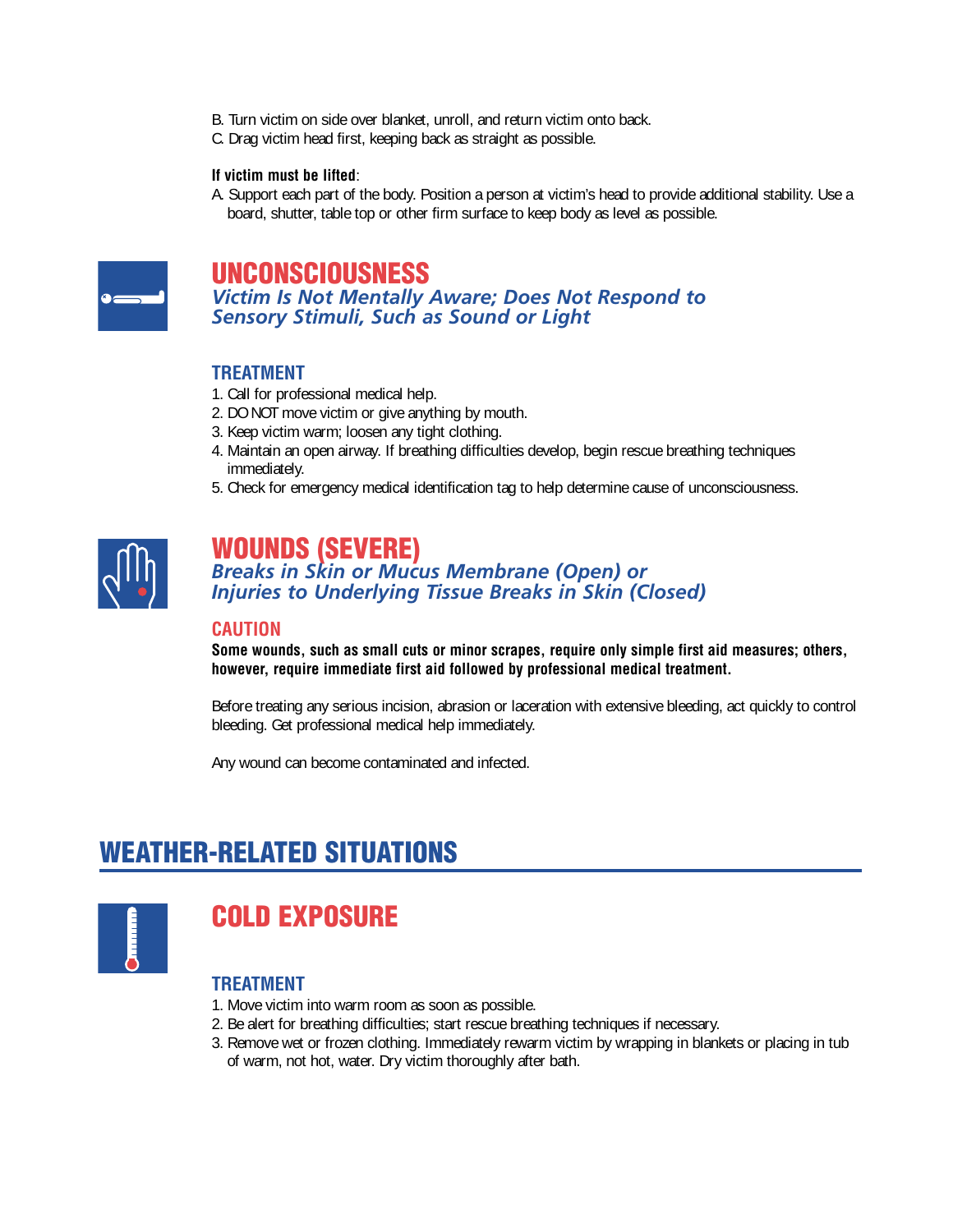- 4. Give victim hot liquids to drink, only if conscious (not alcohol).
- 5. Follow treatment for frostbite.
- 6. Consult professional medical help if indicated.



# **FROSTBITE**

#### **CAUTION**

DO NOT break blisters, rub affected area, or apply heat lamps or hot water bottles. DO NOT attempt rapid thawing if refreezing is a possibility.

#### **TREATMENT**

- 1. Warm affected areas as quickly as possible by covering with clothing and blankets or immersing frozen part in warm, not hot, water. If frostbitten area has been thawed and refrozen, then warm at room temperature.
- 2. Discontinue warming techniques as soon as affected area becomes flushed. Expect swelling and pain after thawing. Victim may require an analgesic.
- 3. Gently exercise affected area after it has been rewarmed.
- 4. DO NOT apply dressings or clothing unless transportation is required for medical help. If fingers or toes are affected, separate with sterile pads or clean cloths.
- 5. Elevate frostbitten areas, but not higher than heart.
- 6. Get professional medical help.



### **HEAT EXHAUSTION** *(Heat Prostration)*

### **SYMPTOMS**

**May include**: Fatigue; irritability; headache; faintness; weak, rapid pulse; shallow breathing; cold, clammy skin; profuse perspiration.

#### **TREATMENT**

- 1. Instruct victim to lie down in a cool, shaded area or an air-conditioned room. Elevate feet.
- 2. Massage legs toward heart.
- 3. Only if victim is conscious, give cool water or electrolyte solution every 15 minutes until victim recovers.
- 4. Use caution when letting victim first sit up, even after feeling recovered.



### **SUNBURN**

- 1. Treat for first or second degree burns.
- 2. Treat for shock if necessary.
- 3. Cool victim as rapidly as possible by applying cool, damp cloths or immersing in cool, not cold, water.